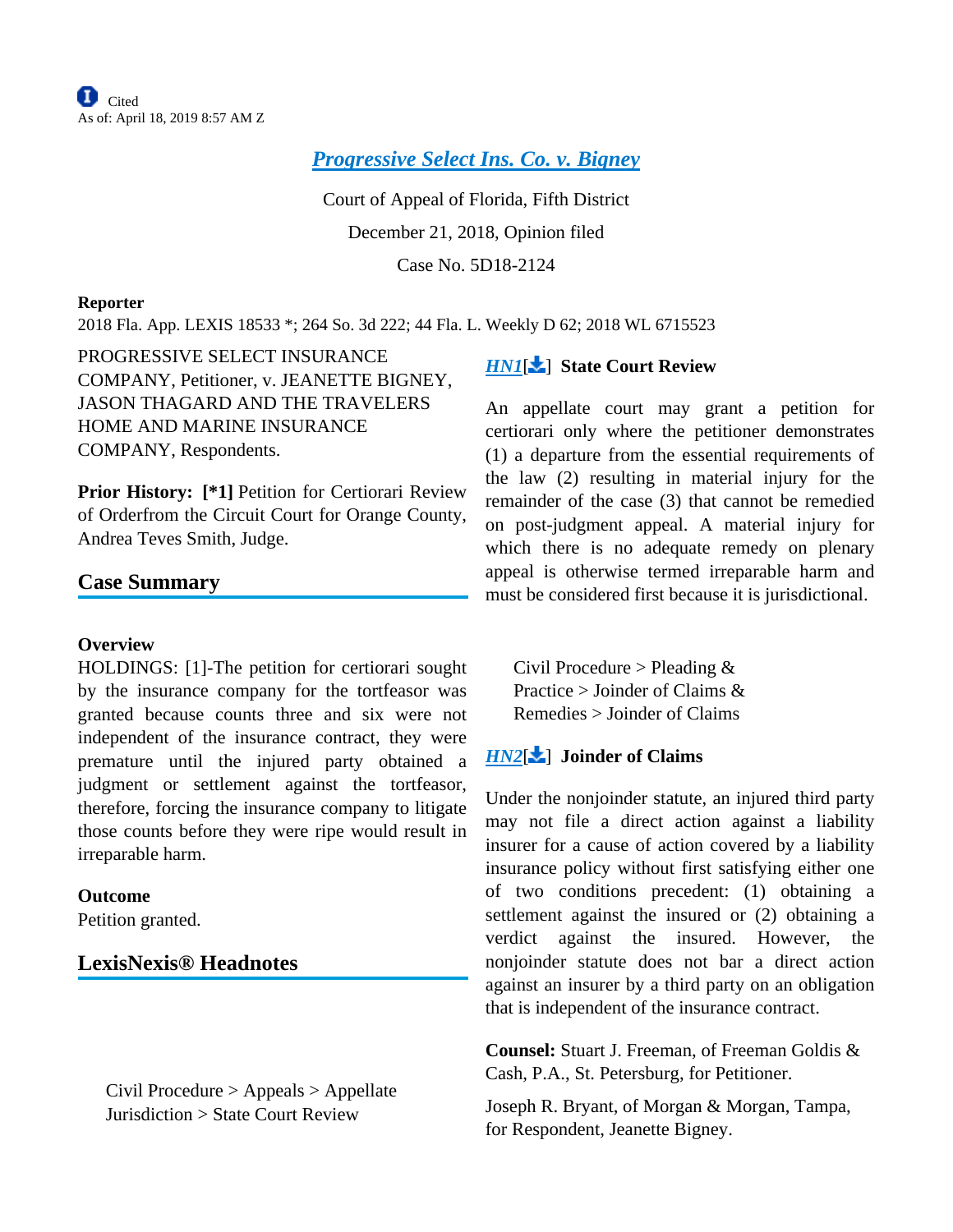Jeffrey E. Bigman and Brooke M. Gaffney, of Smith, Stout, Bigman & Brock, P.A., Daytona Beach, for Respondent, Jason Thagard.

Eugene P. Murphy, of Robinson & Cole LLP, Miami, for Respondent, The Travelers Home and Marine Insurance Company.

**Judges:** BERGER, WALLIS and LAMBERT, JJ., concur.

# **Opinion**

# PER CURIAM.

Progressive Select Insurance Company (Progressive) seeks certiorari review of the trial court's order denying a motion to dismiss based on nonjoinder. Finding that the trial court departed from the essential requirements of law, we grant the petition.

*[HN1](http://configure.this.manually.for.dev/api/document?collection=cases&id=urn:contentItem:5V15-7G11-JPP5-2409-00000-00&context=&link=clscc1)*<sup>2</sup>] "An appellate court may grant a petition for certiorari only where the petitioner demonstrates (1) a departure from the essential requirements of the law (2) resulting in material injury for the remainder of the case (3) that cannot be remedied on post-judgment appeal." *[Cohen v.](http://configure.this.manually.for.dev/api/document?collection=cases&id=urn:contentItem:5964-YRP1-F07Y-100D-00000-00&context=)  [D.R. Horton, Inc., 121 So. 3d 1121, 1124 \(Fla. 5th](http://configure.this.manually.for.dev/api/document?collection=cases&id=urn:contentItem:5964-YRP1-F07Y-100D-00000-00&context=)  [DCA 2013\)](http://configure.this.manually.for.dev/api/document?collection=cases&id=urn:contentItem:5964-YRP1-F07Y-100D-00000-00&context=)* (citing *[Reeves v. Fleetwood Homes of](http://configure.this.manually.for.dev/api/document?collection=cases&id=urn:contentItem:4F1Y-6T10-0039-418V-00000-00&context=)  [Fla., Inc., 889 So. 2d 812, 822 \(Fla. 2004\)\)](http://configure.this.manually.for.dev/api/document?collection=cases&id=urn:contentItem:4F1Y-6T10-0039-418V-00000-00&context=)*. A material injury for which there is no adequate remedy on plenary appeal is otherwise termed irreparable harm and **[\*2]** must be considered first because it is jurisdictional. *See generally [Citizens](http://configure.this.manually.for.dev/api/document?collection=cases&id=urn:contentItem:5727-JN01-F04F-R1VV-00000-00&context=)  [Prop. Ins. Corp. v. San Perdido Ass'n, 104 So. 3d](http://configure.this.manually.for.dev/api/document?collection=cases&id=urn:contentItem:5727-JN01-F04F-R1VV-00000-00&context=)  [344, 351 \(Fla. 2012\)](http://configure.this.manually.for.dev/api/document?collection=cases&id=urn:contentItem:5727-JN01-F04F-R1VV-00000-00&context=)*.

In 2014, Respondent, Jeanette Bigney, was injured when she was struck by a motor vehicle driven by Jason Thagard. Thereafter, Bigney filed suit against Thagard, Travelers Home and Marine Insurance Company (Travelers), and Thagard's insurer, Progressive. The complaint alleged six counts: (1) negligence against Thagard; (2) an underinsured motorist claim against Travelers; (3) civil conspiracy between Progressive and Travelers; (4) tortious interference with contract against Travelers; (5) breach of fiduciary duty to Bigney against Travelers; and (6) aiding and abetting Travelers in the breach of its fiduciary duty to Bigney against Progressive.

Relevant to this appeal are counts three and six. In count three, Bigney alleged that Progressive and Travelers "agreed between and amongst themselves, as a corporate scheme, plan and design, by and through their employees and agents, engaged in the unlawful practice of subrogating against their insureds settlement proceeds from their settlement with the at fault parties." In count six, she alleged that Travelers breached its duty of good faith and fair dealing by secretly seeking **[\*3]**  from Progressive recoupment of Med Pay benefits it provided under contract to assist in paying Bigney's medical bills. Bigney further alleged that Progressive substantially assisted and encouraged Travelers to breach Travelers' fiduciary duty to Bigney by knowingly paying Travelers \$5000 owed to Bigney. Because Bigney was a stranger to the Progressive policy and because she had not obtained a verdict against Thagard, Progressive moved to dismiss both counts under the nonjoinder statute. *See [§ 627.4136, Fla. Stat.](http://configure.this.manually.for.dev/api/document?collection=statutes-legislation&id=urn:contentItem:5C24-MM11-6SKW-D4N5-00000-00&context=)* (2017). The trial court denied the motion finding the counts were independent from the insurance contract.

## *[Section 627.4136\(1\)](http://configure.this.manually.for.dev/api/document?collection=statutes-legislation&id=urn:contentItem:5C24-MM11-6SKW-D4N5-00000-00&context=)*, provides:

It shall be a condition precedent to the accrual or maintenance of a cause of action against a liability insurer by a person not an insured under the terms of the liability insurance contract that such person shall first obtain a settlement or verdict against a person who is an insured under the terms of such policy for a cause of action which is covered by such policy.

Stated differently,  $H N2$ <sup>[\[](#page-0-0) $\uparrow$ </sup>] "[u]nder the nonjoinder statute, an injured third party may not file a direct action against a liability insurer for a cause of action covered by a liability insurance policy